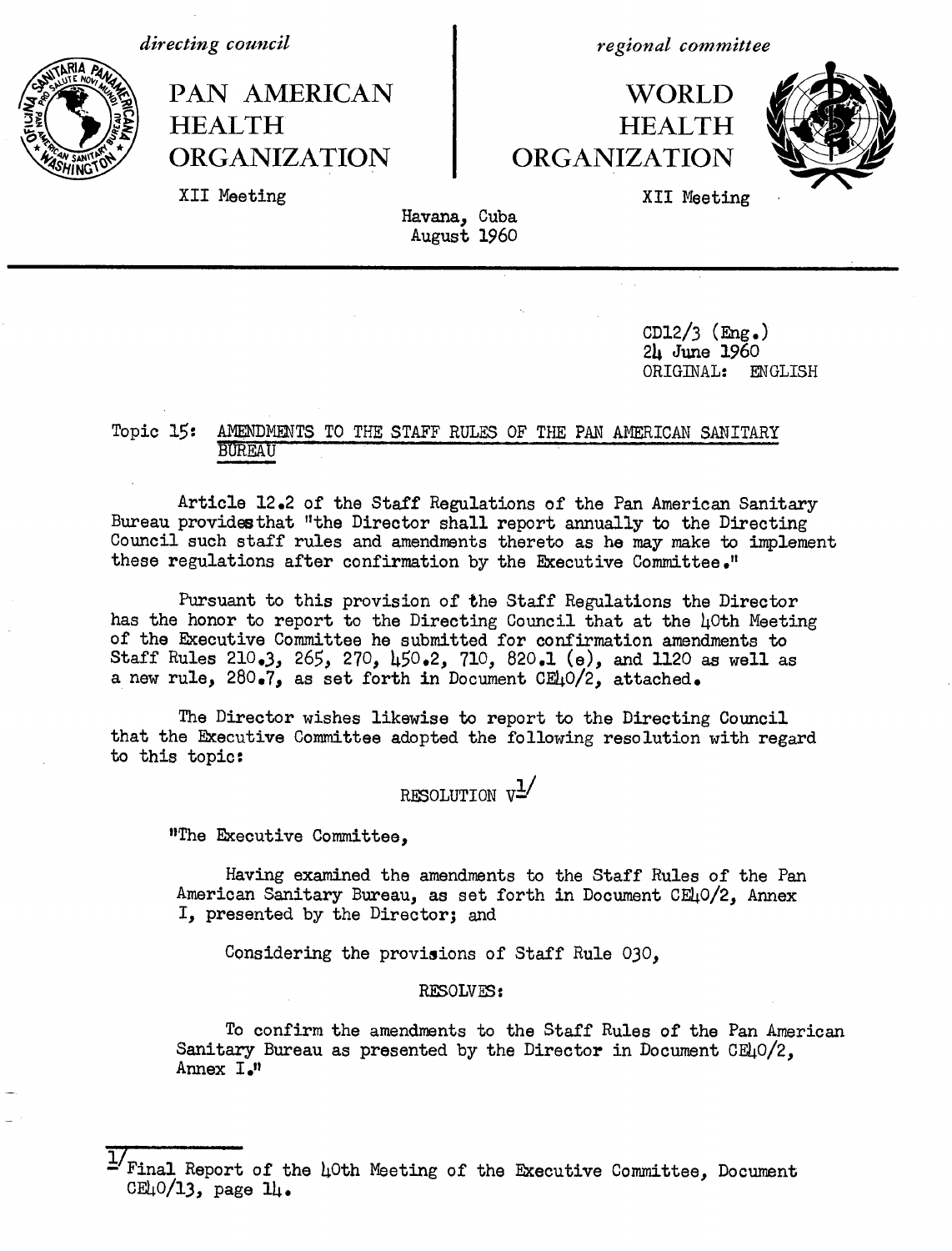### CD12/3  $(Eng.)$ Page 2

In view of the foregoing, the Directing Council may wish to adopt a resolution along the following lines:

#### Proposed Resolution

The Directing Council,

and the company of the company of

 $\Delta \sim 10^7$ 

Acting pursuant to Article 12.2 of the Staff Regulations of the Pan American.Sanitary Bureau,

#### RESOLVES;

To take note of the amendments to the Staff Rules of the Pan American Sanitary Bureau, approved by the Director and confirmed by the Executive Committee at its  $L$ Oth Meeting, which appear in Document CE $L_1$ O $/2$ , Annex I.

 $\label{eq:2.1} \mathcal{L}_{\mathbf{z}}(\mathbf{z}) = \mathcal{L}_{\mathbf{z}}(\mathbf{z}) = \mathcal{L}_{\mathbf{z}}(\mathbf{z}) = \mathcal{L}_{\mathbf{z}}(\mathbf{z}) = \mathcal{L}_{\mathbf{z}}(\mathbf{z}) = \mathcal{L}_{\mathbf{z}}(\mathbf{z}) = \mathcal{L}_{\mathbf{z}}(\mathbf{z})$  $\mathcal{L}_{\text{max}}$  and  $\mathcal{L}_{\text{max}}$  and  $\mathcal{L}_{\text{max}}$  $\mathcal{L}(\mathcal{A})$  and  $\mathcal{L}(\mathcal{A})$  and  $\mathcal{L}(\mathcal{A})$  $\mathcal{L}^{\text{max}}_{\text{max}}$  and  $\mathcal{L}^{\text{max}}_{\text{max}}$  $\frac{1}{2}$  ,  $\frac{1}{2}$  ,  $\frac{1}{2}$  ,  $\frac{1}{2}$  $\mathcal{L}^{\mathcal{L}}(\mathcal{L}^{\mathcal{L}}(\mathcal{L}^{\mathcal{L}}(\mathcal{L}^{\mathcal{L}}(\mathcal{L}^{\mathcal{L}}(\mathcal{L}^{\mathcal{L}}(\mathcal{L}^{\mathcal{L}}(\mathcal{L}^{\mathcal{L}}(\mathcal{L}^{\mathcal{L}}(\mathcal{L}^{\mathcal{L}}(\mathcal{L}^{\mathcal{L}}(\mathcal{L}^{\mathcal{L}}(\mathcal{L}^{\mathcal{L}}(\mathcal{L}^{\mathcal{L}}(\mathcal{L}^{\mathcal{L}}(\mathcal{L}^{\mathcal{L}}(\mathcal{L}^{\mathcal{L$ arang<br>Kabupatèn Kabupatèn Bang  $\mathcal{L}_{\rm{L}}$  and  $\mathcal{L}_{\rm{L}}$  $\label{eq:2} \begin{split} \mathcal{D}^{\text{in}}(\Omega,\mathcal{H})&=\mathcal{D}^{\text{in}}(\Omega,\mathcal{H})\\ &=\mathcal{D}^{\text{in}}(\Omega,\mathcal{H})\end{split}$ 

 $\label{eq:2.1} \mathcal{L}(\mathcal{A}) = \mathcal{L}(\mathcal{A}) = \mathcal{L}(\mathcal{A}) = \mathcal{L}(\mathcal{A})$  $\frac{1}{2} \sum_{i=1}^n \frac{1}{2} \sum_{j=1}^n \frac{1}{2} \sum_{j=1}^n \frac{1}{2} \sum_{j=1}^n \frac{1}{2} \sum_{j=1}^n \frac{1}{2} \sum_{j=1}^n \frac{1}{2} \sum_{j=1}^n \frac{1}{2} \sum_{j=1}^n \frac{1}{2} \sum_{j=1}^n \frac{1}{2} \sum_{j=1}^n \frac{1}{2} \sum_{j=1}^n \frac{1}{2} \sum_{j=1}^n \frac{1}{2} \sum_{j=1}^n \frac{1}{2} \sum_{j=$ 

 $\mathcal{L}^{\mathcal{L}}(\mathcal{L}^{\mathcal{L}})$  and  $\mathcal{L}^{\mathcal{L}}(\mathcal{L}^{\mathcal{L}})$  are the subset of the contribution of  $\mathcal{L}^{\mathcal{L}}$ 

 $\label{eq:2} \begin{split} \mathcal{L}^{2}(\mathcal{F},\mathcal{F}) & = \mathcal{L}^{2}(\mathcal{F},\mathcal{F}) \mathcal{L}^{2}(\mathcal{F},\mathcal{F}) \mathcal{L}^{2}(\mathcal{F},\mathcal{F}) \\ & = \mathcal{L}^{2}(\mathcal{F},\mathcal{F}) \mathcal{L}^{2}(\mathcal{F},\mathcal{F}) \mathcal{L}^{2}(\mathcal{F},\mathcal{F}) \mathcal{L}^{2}(\mathcal{F},\mathcal{F}) \mathcal{L}^{2}(\mathcal{F},\mathcal{F}) \mathcal{L}^{2}(\mathcal{F$ Annex: Document CE40/2 $\label{eq:2} \mathcal{L}(\mathcal{L}^{\text{max}}_{\mathcal{L}}(\mathcal{L}^{\text{max}}_{\mathcal{L}}(\mathcal{L}^{\text{max}}_{\mathcal{L}}(\mathcal{L}^{\text{max}}_{\mathcal{L}^{\text{max}}_{\mathcal{L}}(\mathcal{L}^{\text{max}}_{\mathcal{L}^{\text{max}}_{\mathcal{L}^{\text{max}}_{\mathcal{L}^{\text{max}}_{\mathcal{L}^{\text{max}}_{\mathcal{L}^{\text{max}}_{\mathcal{L}^{\text{max}}_{\mathcal{L}^{\text{max}}_{\mathcal{L}^{\text{max}}_{\$ 

 $\label{eq:2.1} \frac{1}{2} \int_{\mathbb{R}^3} \left| \nabla \phi \right| \, d\mathbf{x} = \int_{\mathbb{R}^3} \left| \nabla \phi \right| \, d\mathbf{x} = \int_{\mathbb{R}^3} \left| \nabla \phi \right| \, d\mathbf{x}$  $\mathcal{O}(\mathcal{O}(1))$  , and the set of  $\mathcal{O}(\mathcal{O}(1))$  $\sim 10^{-1}$ 

a provincia de la final de la caractería de la caractería de la caractería de la caractería de la caractería<br>Las decretas de la provincia de la caractería de la caractería de la caractería de la caractería de la caracte  $\omega = \omega_{\rm eff} - \omega_{\rm c}$ 

 $\sim$  $\mathcal{L}(\mathcal{L}(\mathcal{L})) = \mathcal{L}(\mathcal{L}(\mathcal{L})) = \mathcal{L}(\mathcal{L}(\mathcal{L})) = \mathcal{L}(\mathcal{L}(\mathcal{L})) = \mathcal{L}(\mathcal{L}(\mathcal{L}))$  $\mathcal{L}^{\text{max}}$  ,  $\mathcal{L}^{\text{max}}$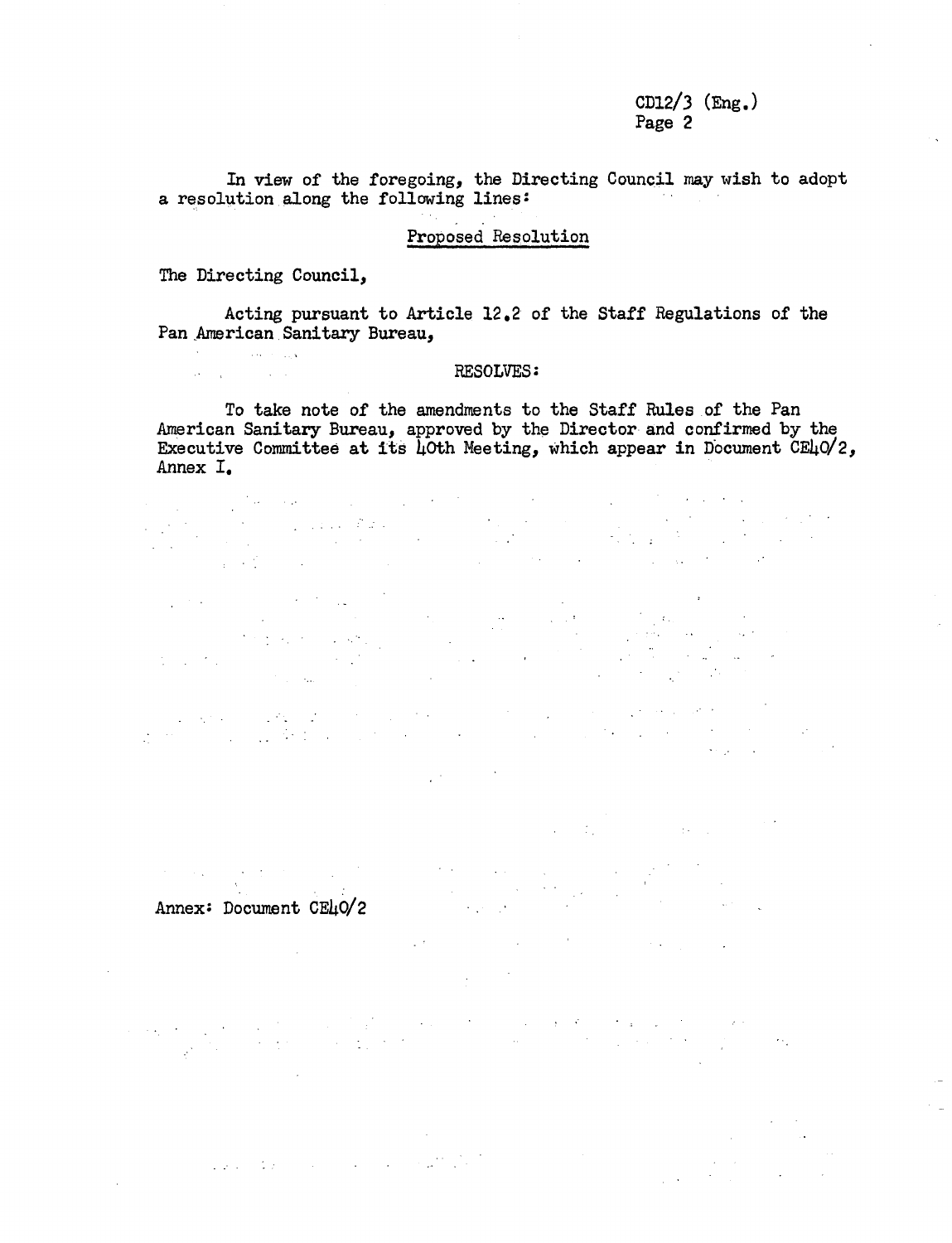*executive committee of*<br> *the directing council*<br> *the regional committee* 

PAN AMERICAN 1 WORLD a ) **HEALTH HEALTH**

*the regional committee* 

# ORGANIZATION CRGANIZATION



40th Meeting Washington, D. C. April 1960

> CE $\mu$ 0/2 (Eng.) 21 March 1960 ORIGINAL: ENGLISH

## Topic 8: AMENDMENTS TO THE STAFF RULES OF THE PAN AMERICAN SANITARY BUREAU

In accordance with Staff Rule 030, the Director submits for confirmation by the Executive Committee amendments to the Staff Rules. The amendments to the Rules are based on similar changes recommended to and confirmed by the Executive Board of WHO at its Twenty-Fifth Session.

Many of the changes in the Staff Rules, which are shown in Annex I to this document, are of an editorial nature. Others are made to bring them in line with the practice of the World Health Organization and other United Nations agencies. The principal substantive change is the revision of Rule 710 dealing with staff health insurance. This results from the introduction as of 1 January 1960 of a new plan of health insurance embracing the entire staff of the Organization and their immediate families (see Document CD 11/25 of 8 September 1959).

The Director implemented the changes to the Staff Rules effective 1 January 1960.

In view of the foregoing the Executive Committee may wish to consider a resolution along the following lines:

## Proposed Resolution

The Executive Committee,

Having examined the amendments to the Staff Rules of the Pan American Sanitary Bureau, as set forth in Document CE40/2, Annex I, presented by the Director; and

Considering the provisions of Staff Rule 030,

#### RESOLVES:

To confirm the amendments to the Staff Rules of the Pan American Sanitary Bureau as presented by the Director in Document CE40/2, Annex I.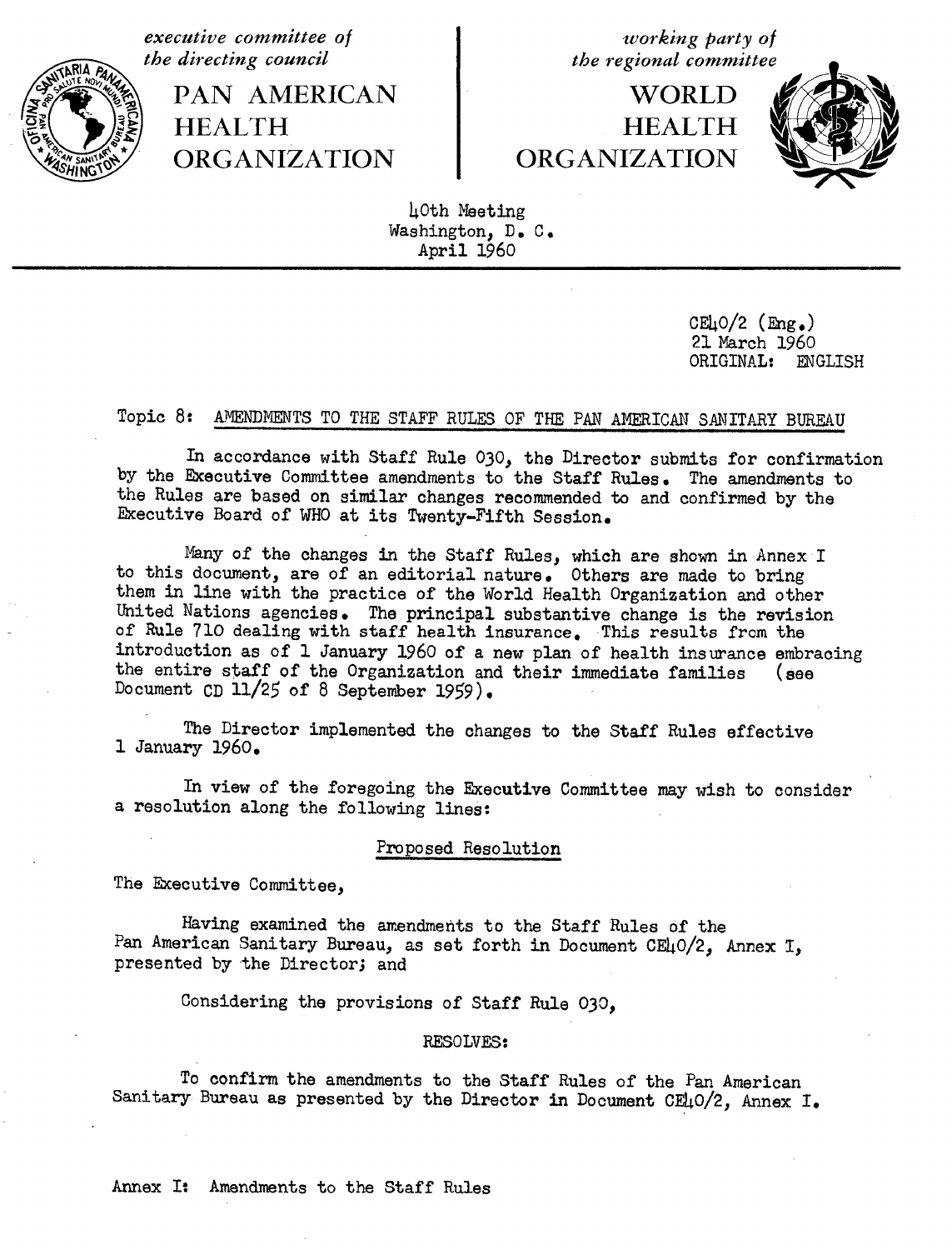### **AMENDMENTS TO THE STAFF RULES**

#### PREVIOUS TEXT

 $A = 12$ 

No:

# 210.3 SALARY AND ALLOWANCES

 $\label{eq:2.1} \Delta \left( \mathcal{L} \right) = \left( \mathcal{L} \left( \mathcal{L} \right) \right) \left( \mathcal{L} \left( \mathcal{L} \right) \right) = \left( \mathcal{L} \left( \mathcal{L} \right) \right) \left( \mathcal{L} \left( \mathcal{L} \right) \right)$ 

For'the purpose of determining entitlements under Rules 230.3(c), 250.  $260$  and  $1110.3$ , "dependents" are defined  $\overline{a}$ s:  $\overline{a}$ 

 $(a)$  A spouse whose occupational earnings do not exceed the lowest entrance salary level of the Bureau's local salary scale for the area in which the spouse is employed, or in the case of a staffmember at grade P.1 or above, if the earnings do not.exceed US\$1,850 per annum if this be more than the lowest entrance salary of the local scale; provided that if both husband and wife are staff members of United Nations' organizations. neither may.be recognized as a dependent for purposes of Rules  $230.3$  (c) and  $260.$ 

#### $No:$ **G2-** SERVICE **BENEFIT**

 $\mathcal{L}_{\text{L}}$  and  $\mathcal{L}_{\text{L}}$  and  $\mathcal{L}_{\text{L}}$ 

 $\mathcal{L}_{\text{int}}$ 

A staff member who leaves the Bureau on completion of, or while' holding a fixed-term appointment of at least one year but less than five

要 しょうぶん アール

For the purpose of determining entitlements under Rules 235(c), 250, '260 and '1110.3, "dependents" are defined  $\sim$  as:  $^{L_{\rm{eff}}}=$   $\sim$   $\sim$   $\sqrt{1-\gamma}$  , and  $\sim$   $\sim$   $\sim$ 

a política de la provincia de la característica  $(a)$  A spouse whose occupational earnings.do not exceed the lowest entrance salary level of the Bureau's local salary scale for the area in which the spouse is employed, or in the case of a staff member at grade-P.1 or above, if the earnings do not exceed US\$1.850 per. annum if. this be more than the lowest entrance salary of the local scale; provided that if both husband and wife are.staff members of United Nations organizations neither may be recognized as a dependent for purposes of Rules  $235(c)$  and  $260$ .  $\label{eq:3.1} \frac{d\mathbf{r}}{d\mathbf{r}} = \frac{1}{2} \left[ \frac{\mathbf{r}}{d\mathbf{r}} + \frac{\mathbf{r}}{d\mathbf{r}} + \frac{\mathbf{r}}{d\mathbf{r}} + \frac{\mathbf{r}}{d\mathbf{r}} \right] \mathbf{r} = \frac{1}{2} \left[ \frac{\mathbf{r}}{d\mathbf{r}} + \frac{\mathbf{r}}{d\mathbf{r}} + \frac{\mathbf{r}}{d\mathbf{r}} \right] \mathbf{r}$ 

A staff member who leaves the Bureau on completion of, or while holding- a fixed-term appointment of at least one year but less than five years and on

 $\label{eq:3.1} \varphi = \mathcal{B}(\theta) \cdot \left( \frac{1}{2} \sum_{i=1}^n \theta_i \right) \cdot \left( \frac{1}{2} \sum_{i=1}^n \theta_i \right) \cdot \left( \frac{1}{2} \sum_{i=1}^n \theta_i \right) \cdot \left( \frac{1}{2} \sum_{i=1}^n \theta_i \right) \cdot \left( \frac{1}{2} \sum_{i=1}^n \theta_i \right) \cdot \left( \frac{1}{2} \sum_{i=1}^n \theta_i \right) \cdot \left( \frac{1}{2} \sum_{i=1}^n \theta_i \right) \cdot \left( \frac{1$ 

gaya bilan salah kecamatan

Konga mitologi kuning pada

 $\Delta$  ,  $\Delta$  ,  $\Delta$ 



An editorial change deleting the references to Rule 230.3(c) which became Rule  $235(c)$  at the last revision of the Rules.

医无力性 化二乙基二乙二乙二乙基苯  $\mathcal{L}^{\mathcal{A}}$  , and the set of the set of the set of the set of the set of the set of the set of the set of the set of the set of the set of the set of the set of the set of the set of the set of the set of the set of t 医阿尔伯氏试验检尿道 计分类 医心包 医心包 医单位  $\mathcal{A}(\mathcal{A})$  , and the set of the set of the set of the set of the set of the set of the set of the set of the set of the set of the set of the set of the set of the set of the set of the set of the set of the set of th  $\epsilon$  , and the state of the state of the state of the state of the state of the state of the state of the state of the state of the state of the state of the state of the state of the state of the state of the state of th · '': (a)' An editorial ''

change.  $\cdot$  (b) The insertion of the phrase "or completion

 $\sim 10^{11}$ 

T XANN<br>MEX I

*en*  $\bullet$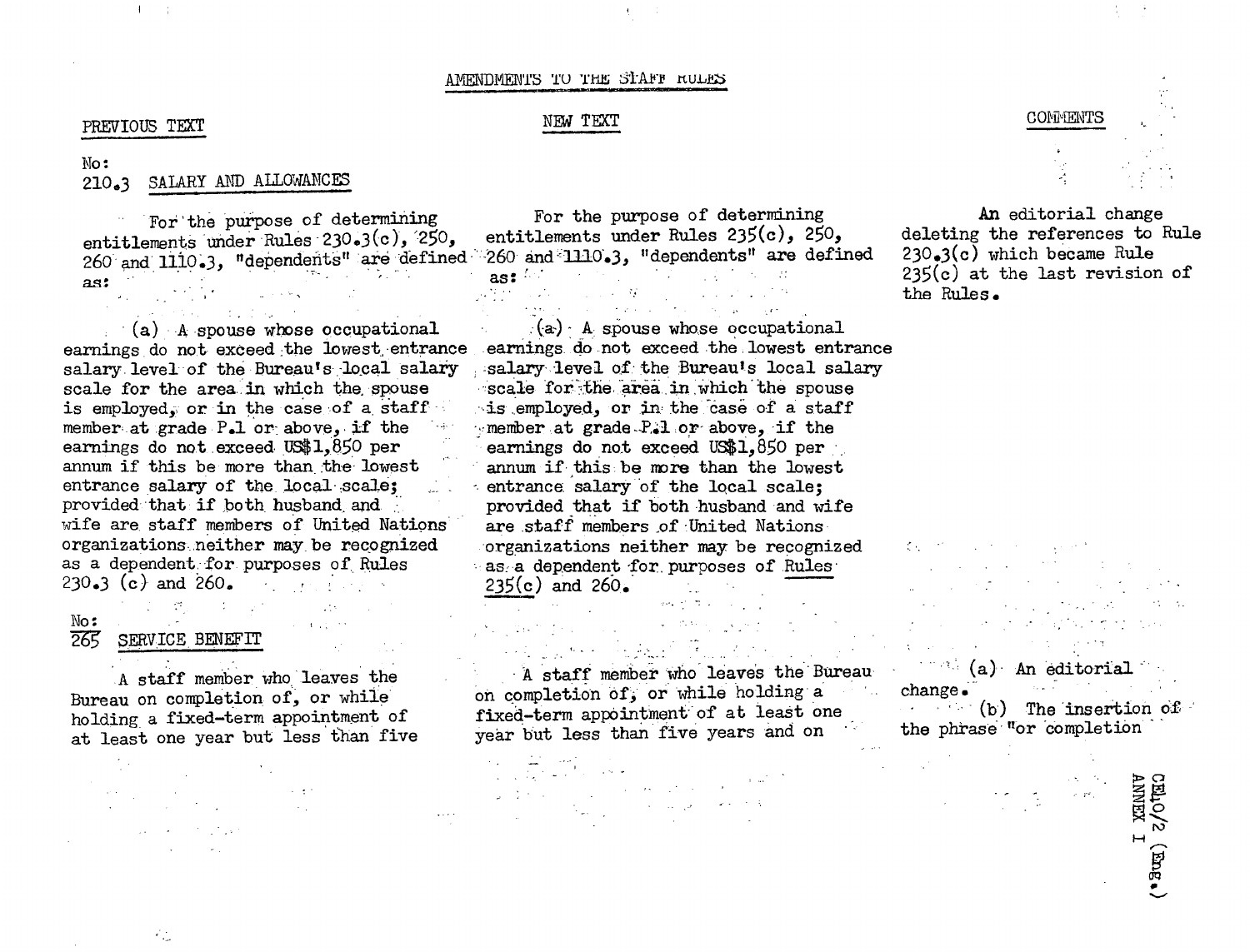# PREVIOUS TEXT NEW YEXT

years and on completion of at least a year of service, shall be paid a service benefit equal to 4% of salary for any period of service in his home country and 8% of salary for any period of expatriated service. For this purpose all continuous service time on fixed-term appointments as defined above, subsequent to 1 January 1958, shall be credited, except that those staff members on fixed-term appointments on 1 January 1958 who had previously been earning credit toward repatriation grant continue to earn this credit and are not entitled to the service benefit. Conversion of the appointment to a permanent appointment, terminates any entitlement, accrued or prospective, under this rule (see Rule  $270.3$ . A fixed-term appointment of less than 5 years following a permanent appointment does not establish an entitlement under this rule.

completion of at least a year of service, shall be paid a service benefit equal to 4% of salary for any period of service in his recognized country of residence and 8% of salary for any period of expatriated service. For this purpose all continuous service time on fixedterm appointments as defined above, subsequent to 1 January 1958, shall be credited, except that those staff members on fixed-term appointments on 1 January 1958 who had previously been earning credit toward repatriation grant continue to earn this credit and are not entitled to the service benefit. Conversion of the appointment to a permanent appointment, or completion of five years of continuous service, terminates any entitlement, accrued or prospective, under this rule (see Rule 270.3). A fixed-term appointment of less than five years following a permanent appointment does not establish an entitlement under this rule.

#### **COMMENTS**

# 265 (Cont.) 265 **(Cont.)** 265 (Cont.)

of five years of continuous service" is in accordance with the policy enunciated by the Salary Review Committee and accepted by the other international organizations whereby a staff member ceases to be entitled to the Service Benefit after five years of continuous service.

o

H

1\_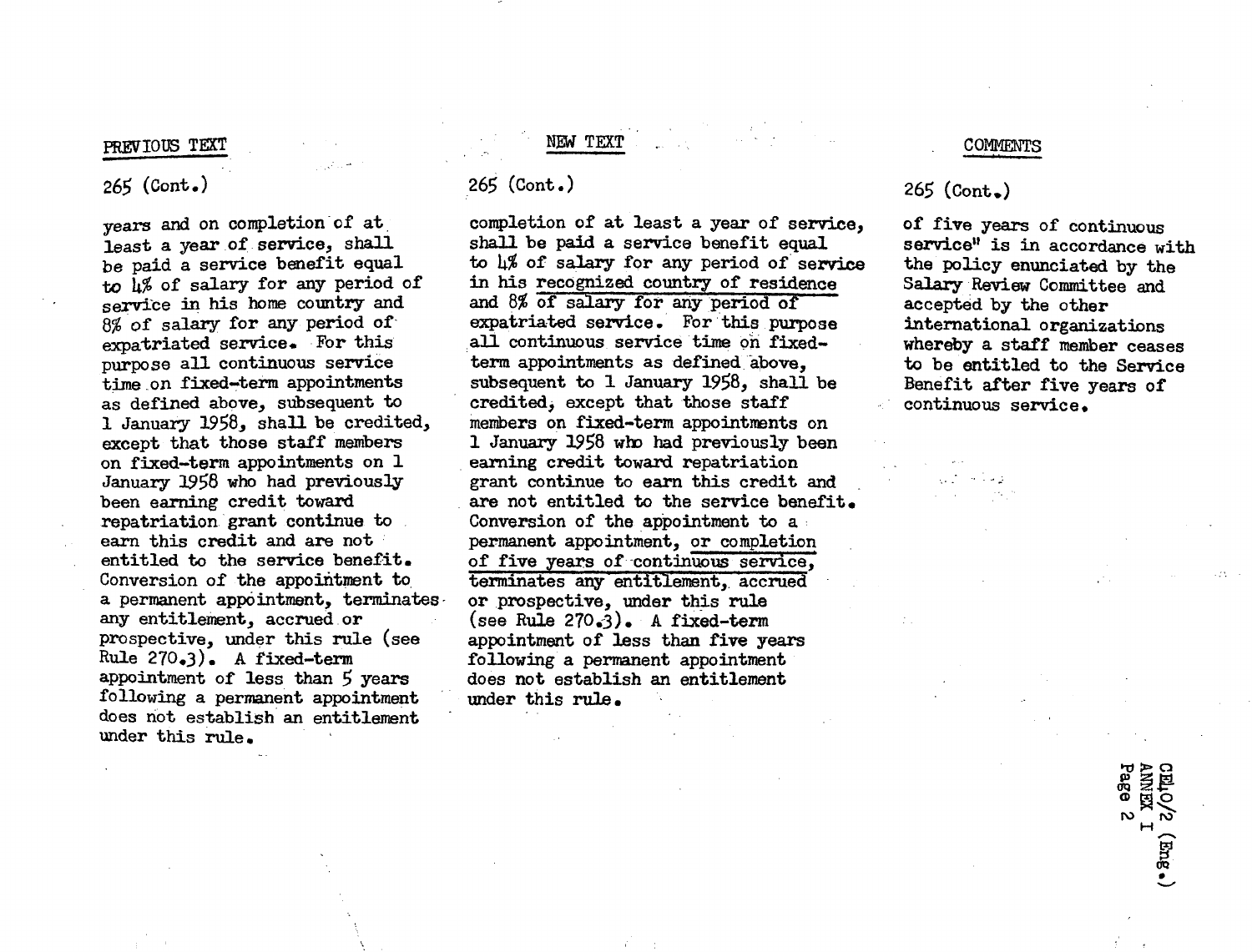#### NEW TEXT COMMENTS

#### No:

#### REPATRIATION GRANT 270

A staff member on a permanent contract who has completed two or more years of continuous service with the Bureau at an official station outside his home country shall be entitled, upon leaving the Bureau other than by dismissal for serious misconduct, to a repatriation grant subject to the following conditions:

## No:

280.7 PAYMENTS AND DEDUCTIONS

 $\mathcal{L}^{\text{max}}$  , where

(New rule)

A staff member on a permanent contract who has completed two or -more years of continuous service, and a staff member on a contract of more than one year but less than five years, having completed five years of continous' service, with the Bureau at an official station outside his own country, shall be entitled, upon leaving the Bureau other than by dismissal for serious misconduct, to a repatriation grant subject to the following conditions:

This rule was required to be revised in view of the new provisions in Staff Rule 265 (revised), Service Benefit.

The Bureau will not accept a claim in respect of an allowance or entitlement of any kind that is submitted beyond twelve months of the date when the initial payment would have been due.

This new rule is consistent with the policy followed by the other international organizations.

> CE40/2 (<br>ANNEX I<br>Page 3  $(30)$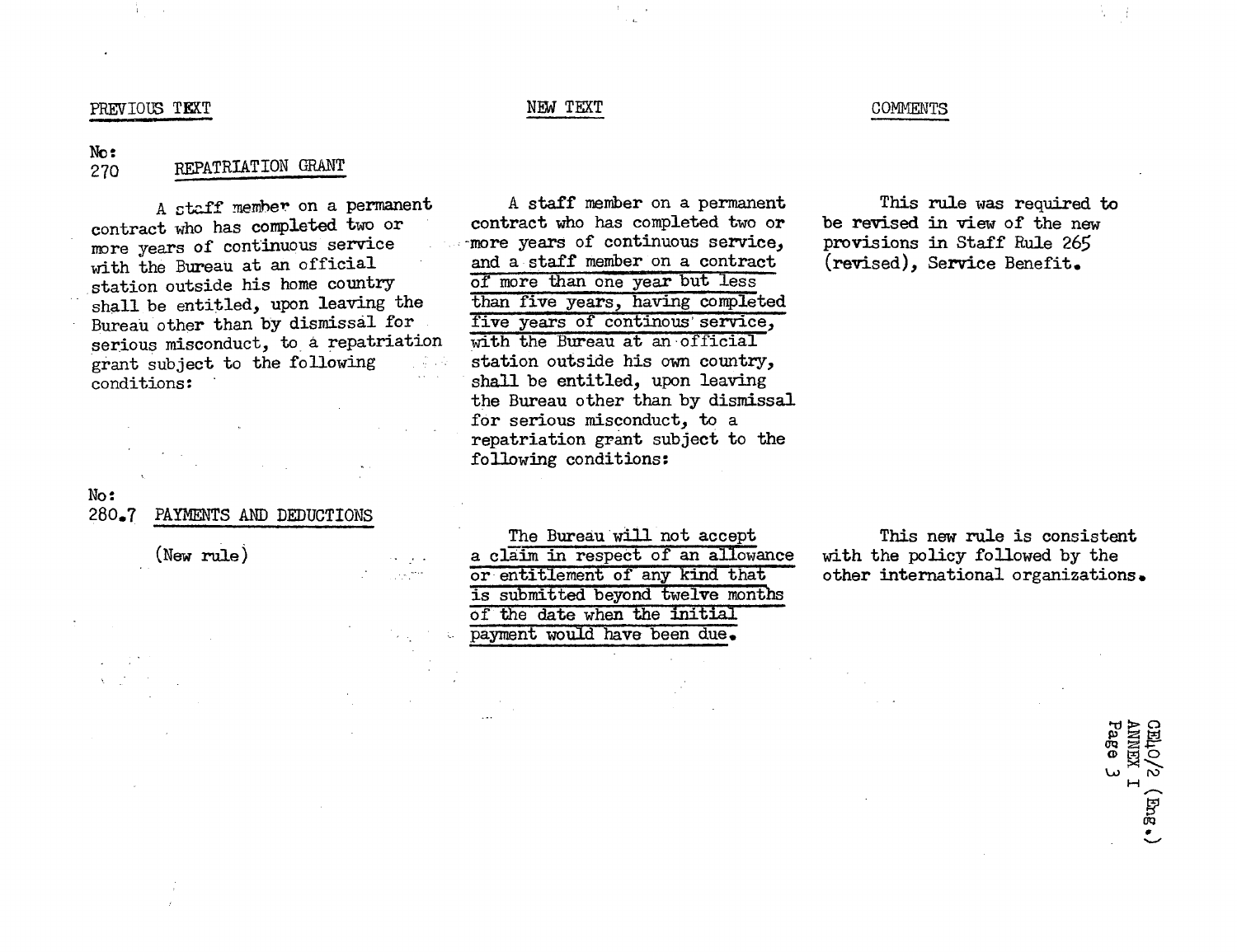## NEW TEXT COMMENTS

#### No:<br>1150.2 **'450.2** WITHIN-GRADE INCREASE

All satisfactory service time, except continuous periods of special leave and leave without pay of more than 30 days shall be credited toward the service requirements which are:

(a) One year of full-time service in levels' P-1 through D-1 Step III of the schedule in Rule 230;

(b) Two years of full-time service in levels D-1 Step IV through Step VI in Rule 230;

. (c) Such period of fulltime service as the Director may establish for posts subject to local recruitment in accordance. with Rule 1110;

(d) The equivalent amount of part-time service.

All satisfactory service time, except continuous periods of special leave and-leave. without pay of more than 30 days shall be credited toward the service requirements which-'are: : . .. ..

 $\hat{C}$ (a)...One. year of full-time  $\hat{C}$ service in levels P.1 through D.1' Step III of the schedule in Rule 230;

(b) Two years of full-time service in levels P.6/D.1 Step IV through Step **VI** of the schedule  $in$  Rule 230;

 $(c)$  Such period of full-time service as the Director mayestablish for posts subject to local recruitment in accordance. with Rule 1110;

 $\mathcal{V}(\mathbf{d})$  The equivalent amount  $\mathcal{V}$ of part-fime service. WEAR CONTROL CONTROL CONTROL

An editorial change to insert reference to the P-6 grade confirmed by the Executive Committee at its Thirty-Seventh Session.

**September** and the process of the 第四章 第二章  $\mathcal{L}^{\mathcal{L}}$  and  $\mathcal{L}^{\mathcal{L}}$  are the set of the set of the set of the set of  $\mathcal{L}^{\mathcal{L}}$  $\label{eq:2} \mathcal{L} = \mathcal{L} \left( \mathcal{L} \right) \mathcal{L} \left( \mathcal{L} \right)$ 

> $\mathsf{f}$ , r, H

**ANNED**<br>Page

F? T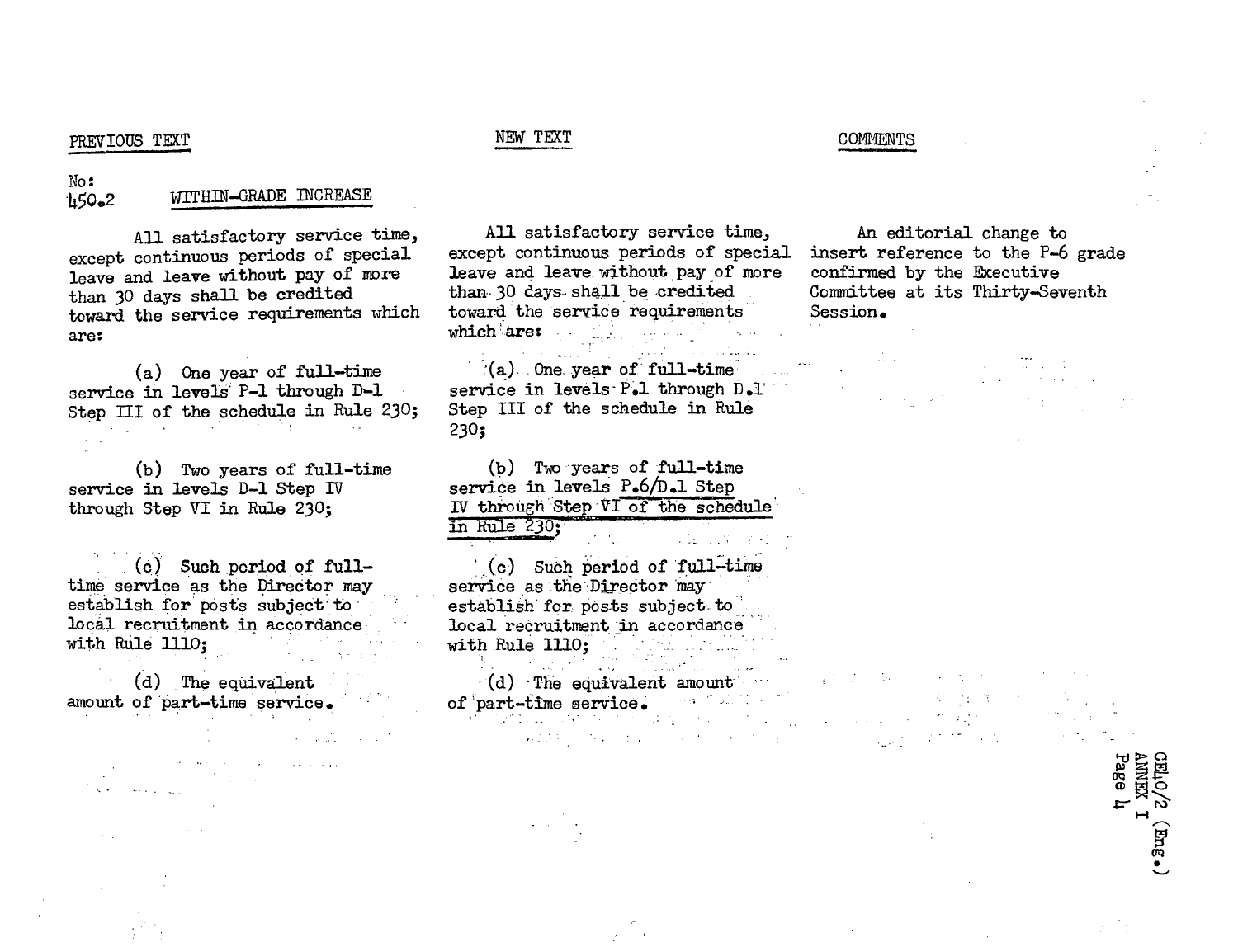#### $\log$

 $\Delta \sim 10^{-2}$ 

# ACCIDENT AND SICKNESS 710. **INSURANCE**

Staff shall have the protection against medical expenses provided by the Bureau's accident and sickness insurance policy. All staff shall have the protection of this policy with respect to death and. disability benefits.

## NEW TEXT COMMENTS

# 710. ACCIDENT AND ILLNESS INSURANCE

710.1 All full-time staff members appointed for a period of one year or more shall participate in, and their dependents enjoy the benefits of, the Bureau's Staff Health Insurance in accordance with rules established by the Director in consultation with thestaff. These staff members shall be insured against the risk of death or disability to the extent laid down in the Bureau's accident and illness insurance policy relating to them, toward the cost of which they shall contribute. Staff members engaged on a "when-actually-employed" basis for terms of one year or more may opt to be included in these provisions according to conditions established by the Director.

710.2 Staff members who do not participate in the Staff Health Insurance shall be insured against medical and hospital expenses and against death or disability to the extent laid down in the Bureau's accident and illness insurance policy relating to them, toward the cost of which they shall contribute.

 $\mathbb{F}_2^*$ 

This amendment defines the policy for the new Health Insurance Program. It provides broader health benefits and is extended to include dependents of Staff.

> $\begin{array}{c}\n0\underline{\mathbb{E}}_1 \circ / 2 \\
> 0\underline{\mathbb{E}}_2 \circ \mathbb{E}_5 \\
> 0.\n\end{array}$ H **I-LM**